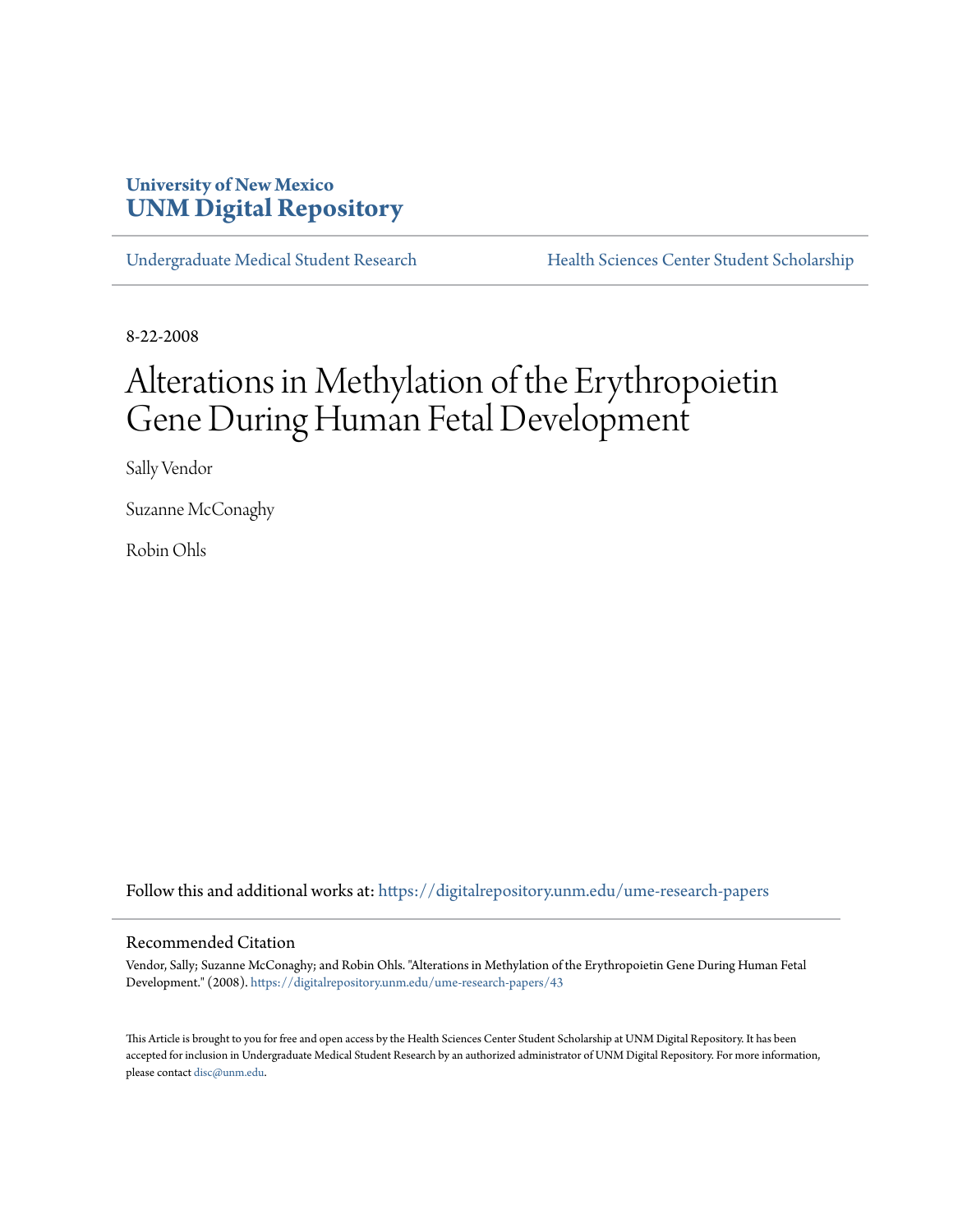## **Alterations in Methylation of the Erythropoietin Gene During Human Fetal Development**

By Sally A Vender, Suzanne McConaghy, and Robin K Ohls

University of New Mexico School of Medicine and the Department of Pediatrics, University of

New Mexico, Albuquerque, New Mexico

**Corresponding author:** Sally A Vender, University of New Mexico School of Medicine,

MSC10 5590, Albuquerque, New Mexico, USA 87131-0001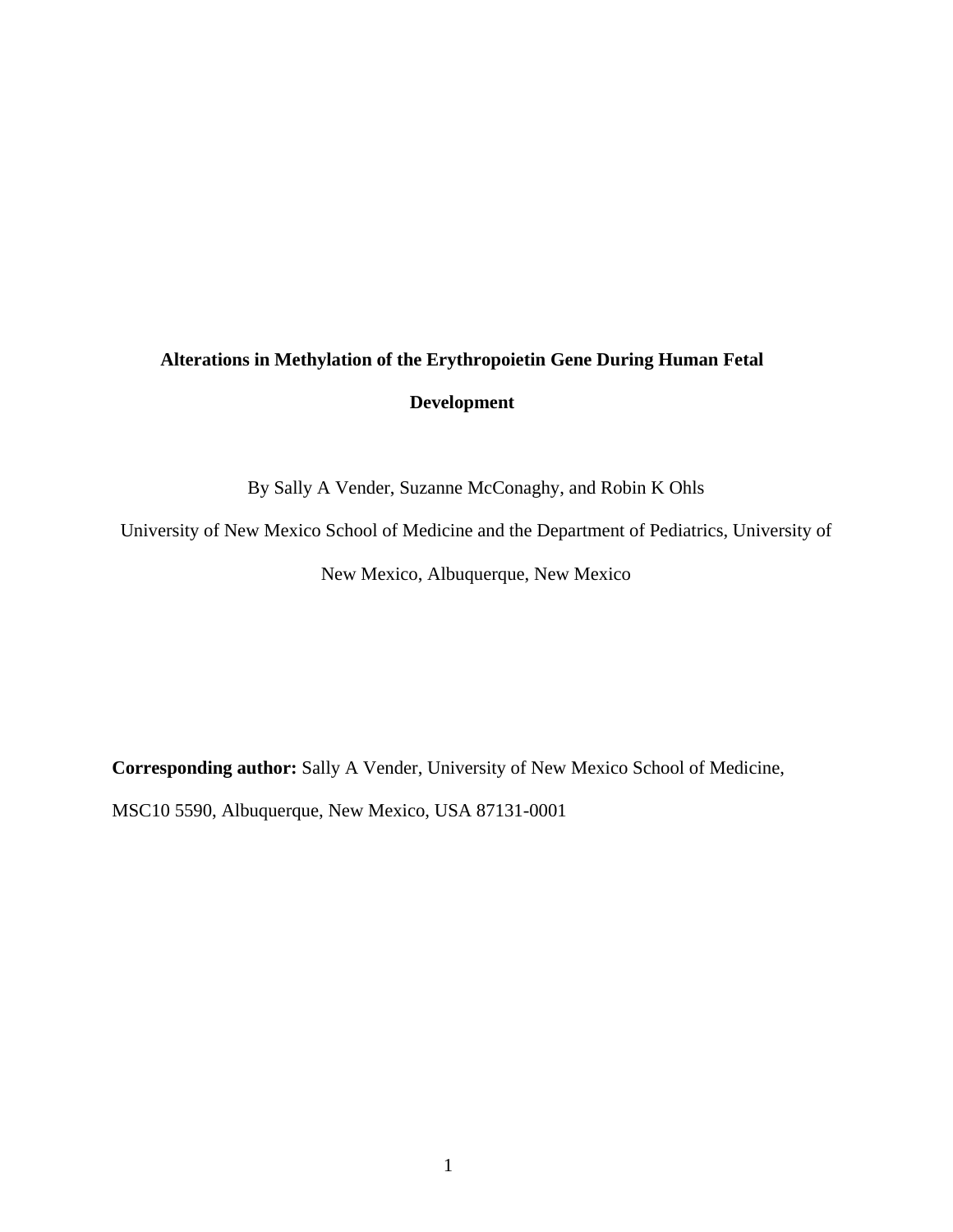#### **Abstract**

**Background**: Both hypoxia and anemia stimulate erythropoiesis by stimulating Epo transcription and protein production. Developmental, tissue-specific, and environmental signals all contribute to the precise regulation of the Epo gene. Temporal and tissue-specific signals limit expression of the Epo gene primarily to cells in the fetal liver and adult kidney. The precise mechanisms regulating Epo gene expression during human fetal development are unclear. We sought to determine if regulation of the Epo gene occurs in some part through methylation. Using the demethylating agent 5-aza-2' deoxycytidine (DAC), we compared Epo mRNA expression in human fetal kidney and liver between 12 and 22 weeks gestation under normoxic and hypoxic conditions.

**Methods**: Primary cell cultures from liver and kidney tissue ranging from 12-22 weeks were either treated with DAC or vehicle control for three days. After day three, each matched kidney and liver set were incubated at 1% (hypoxia) or 21% (room air) for eight hours in a 37 degree C incubator. RNA was harvested using TriZol, isolated, reverse transcribed, and quantification PCR was performed to measure Epo mRNA expression. Epo mRNA expression was normalized to an internal standard 18S rRNA in each duplex reaction.

**Results**: Epo mRNA concentrations were much greater in liver than kidney at all gestations tested ( $p<0.001$ ). A twenty-fold increase in Epo mRNA concentrations occurred when liver samples were exposed to hypoxia, however this increase was not enhanced by pretreating the samples with DAC. There was no statistical difference in Epo mRNA concentrations when kidney samples were exposed to hypoxia. There was a four-fold increase in Epo mRNA concentrations when kidney samples were pretreated with DAC, however this difference was not statistically significant.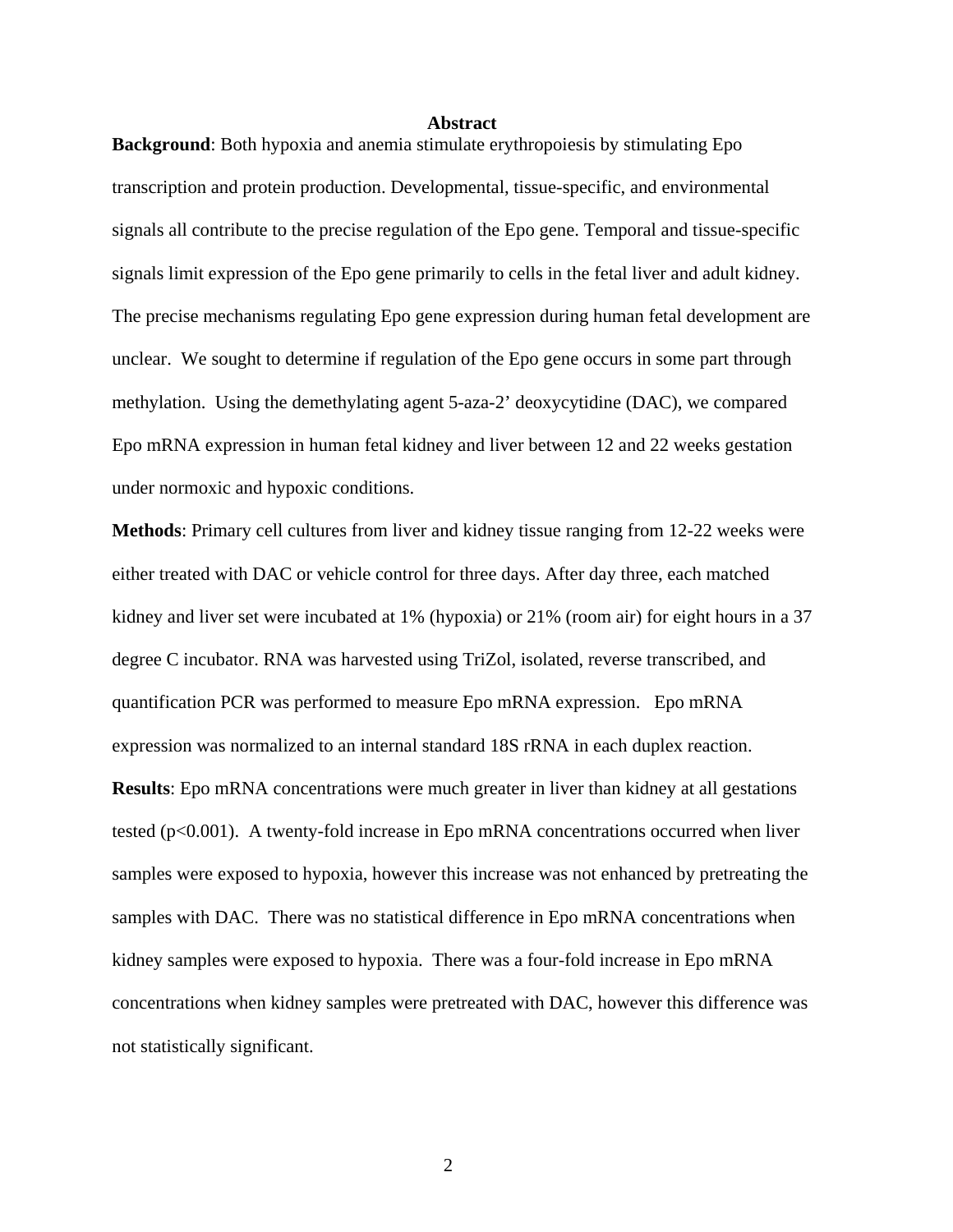**Conclusions**: Demethylation of fetal kidney increased Epo mRNA expression, but not to the level of Epo mRNA expression measured in fetal liver. Methylation of fetal liver did not increase Epo mRNA expression under hypoxic conditions. We speculate that Epo gene expression in fetal kidney is regulated in part by methylation, and is developmentally regulated during mid-gestation.

**Abbreviations:** Epo (erythropoietin), DAC (5-aza-2'-deoxycytidine), DMEM (Dulbecco's Modified Eagle's Medium)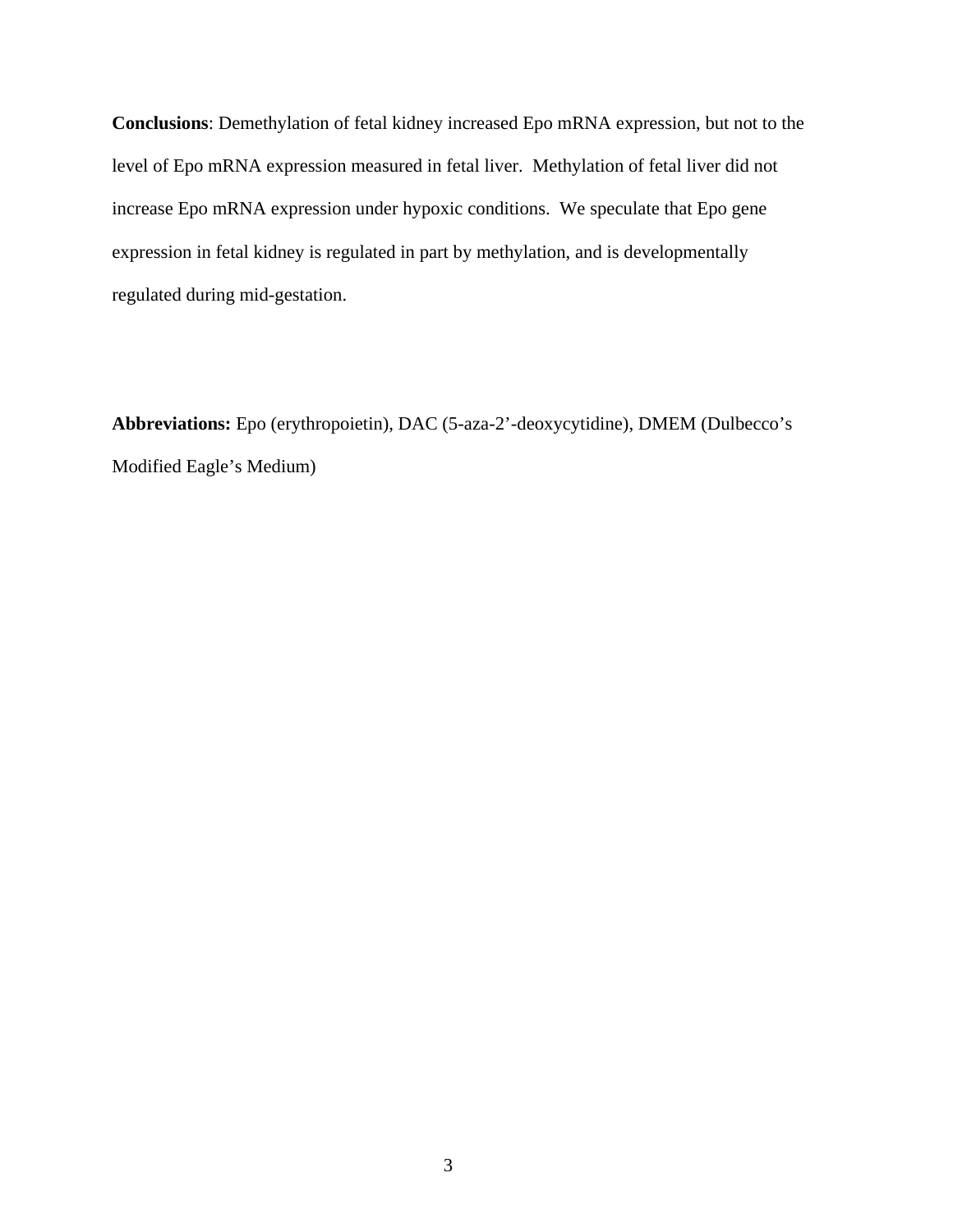#### **Introduction**

Regulation of the red blood cell mass relies on modulating erythropoietin (Epo) gene expression in response to tissue oxygen tension. Both hypoxia and anemia stimulate erythropoiesis by stimulating Epo transcription and protein production. Developmental, tissue-specific, and environmental signals limit expression of the Epo gene primarily to cells in the fetal liver. Epo gene expression transitions to the kidney only after birth. The precise mechanisms regulating Epo gene expression during human fetal development are unclear.

The regulation of gene expression can occur through biochemical, non-genetic alterations in the gene. Such mechanisms can occur through methylation – the process in which methyl groups attach to cytosines of CpG sites, thereby blocking gene expression through tertiary changes. Regulation via methylation has been proposed as a cause for tissue and developmental differences in Epo gene expression.

The purpose of this study was to determine if methylation played a role in Epo gene expression during fetal development. Regulation of the Epo gene occurred in part through methylation by exposing fetal tissues to a demethylating agent, 5-aza-2'-deoxycytidine (DAC). We sought to determine if methylation could affect Epo expression. We hypothesized that the Epo gene would be primarily unmethylated in fetal liver and would not respond to a demethylating agent by increasing Epo mRNA expression. We also hypothesized that fetal kidney would be heavily methylated and would therefore respond by increasing Epo mRNA expression. We compared Epo mRNA expression in human fetal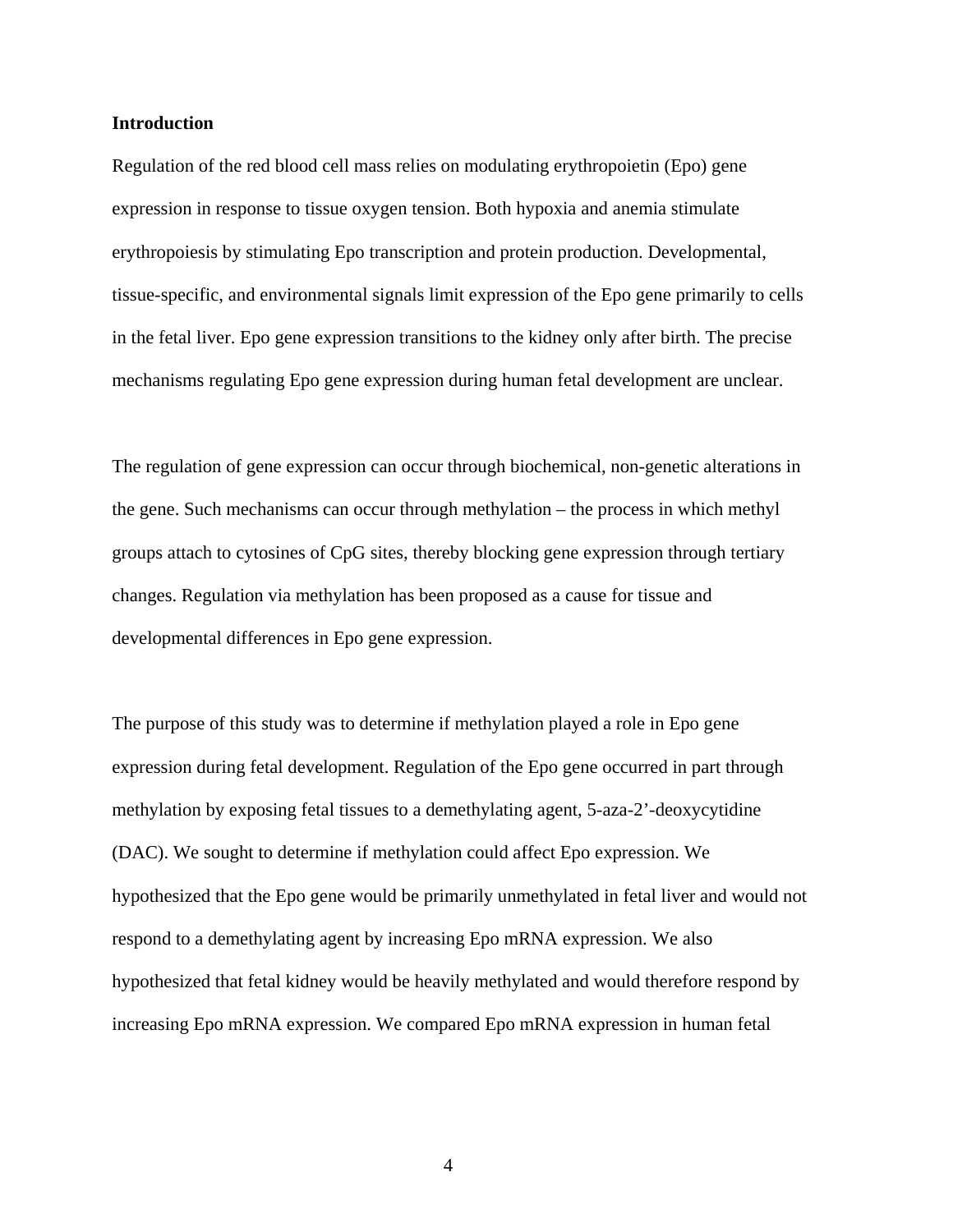kidney and liver between 12 and 22 weeks gestation after pretreating cells with DAC and exposing to hypoxia.

#### **Methods**

#### *Tissue samples:*

Fetal liver and kidney samples were obtained 15 minutes after termination from six fetuses ranging 12 to 22 weeks gestation. After identifying liver and kidney tissue, the tissue was minced using sterile scalpel blades and placed in 10 mL of Dulbecco's Modified Eagle's Medium (DMEM) containing 10% fetal bovine serum. Tissue was triturated to create a cell suspension. Trypan blue exclusion was performed to determine cell viability. Viable cells were plated at a density of  $10^6$  cells per mL in 60 cm<sup>3</sup> culture dishes. Cells were placed in a 37°C incubator with 5%  $CO_2$  and 21%  $O_2$  and allowed to adhere to the plate for 24 hours.

 Hep 3B cells constitutively express Epo at low levels under normoxic conditions, and express abundant Epo mRNA and protein in response to hypoxia. These cells served as postitive controls. Previous studies showed that the promoter and enhancer regions of the Epo gene are primarily unmethylated. HeLa cells do not constitutively produce Epo under normoxic or hypoxic conditions and therefore served as negative controls.

#### *Cell culture and processing:*

DAC (Sigma-Aldrich) was reconstituted in sterile water and diluted to a 10 mM working stock. Based on preliminary dose-response experiments (data not shown), a final concentration of 50 µM was chosen. After 24 hours, media was removed, cells were washed

 $\overline{5}$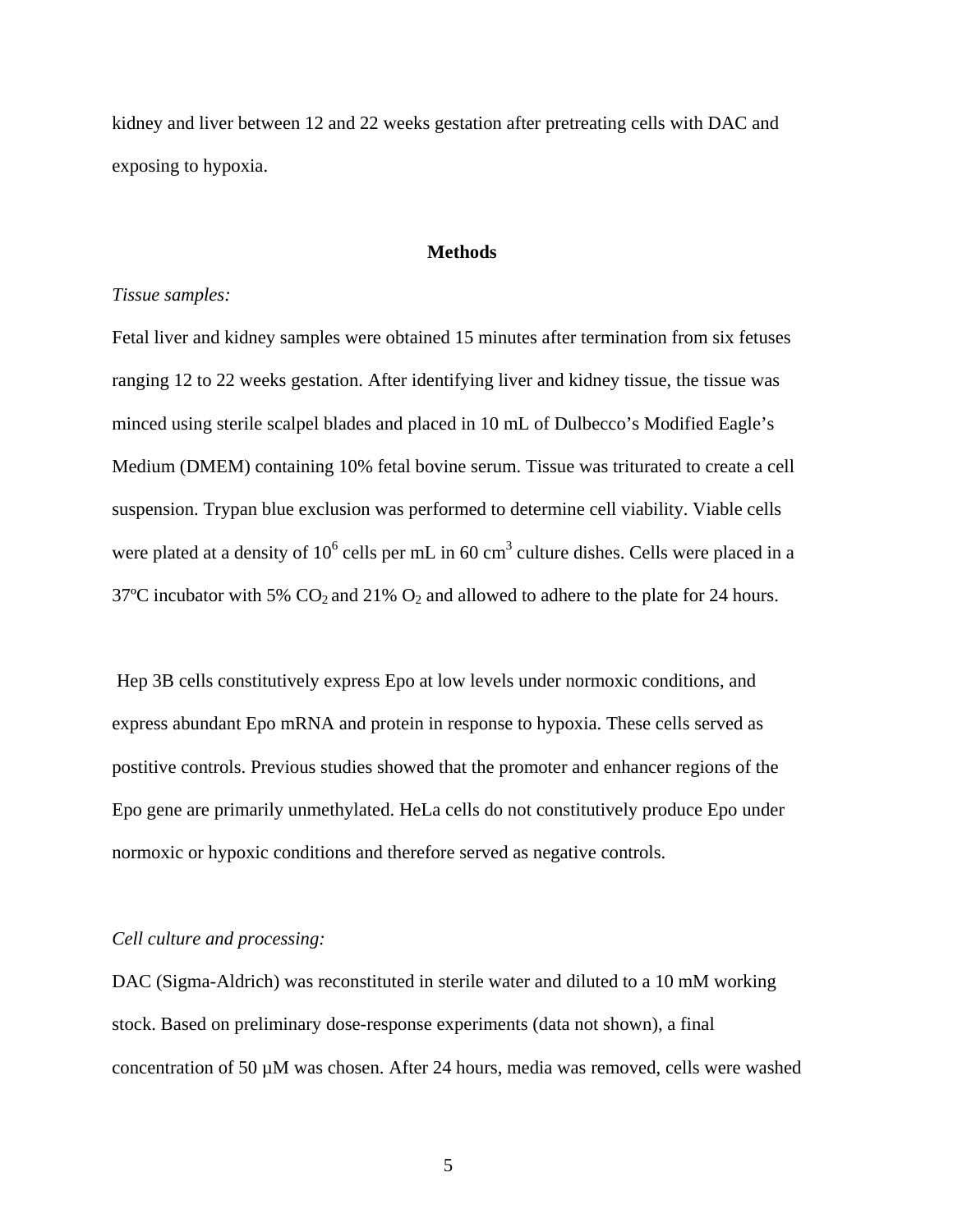with phosphate buffered saline (PBS) and, and fresh media containing DAC or vehicle control (sterile water) was added. Media was changed every 24 hours for three consecutive days.

After three days of DAC treatment, fetal cells, Hep 3B cells, and HeLa cells were incubated at 1% or 21% oxygen for eight hours. The cells were then removed from the incubator for processing. Total RNA was harvested using 1 mL of TriZol (Invitrogen, Carlsbad, CA).

RNA was isolated and quantified using a spectrophotometer. Reverse transcription was performed on 200ng total RNA using a commercially available kit (cDNA Archive Kit, Applied Biosystems, Foster City, CA).

#### *Quantitative-PCR:*

Quantification of the Epo mRNA was performed using the ABI Prism 7700 Sequence Detection System (ABI). PCR reaction volumes contained 4 µL cDNA, 1 µL Epo primer /probe mix (6-FAM-tgg aag agg atg gag gtc ggg ca- TAMRA) , 5' primer (5'-aat atc acg acg ggc tgt g-3') and 3' primer (3'-tgc cag act tct act gcc-5'), 10 µL TaqMan Universal Master Mix,  $1 \mu L$  18 S primer /probe mix (sequence copyright of ABI), and  $4 \mu L$  PCR water for a total reaction volume of 20 µL.

Absolute quantification assay was performed using Hep 3B total RNA that was serially diluted (500ng, 100ng, 20ng, 4ng) prior reverse transcription to provide a standard curve of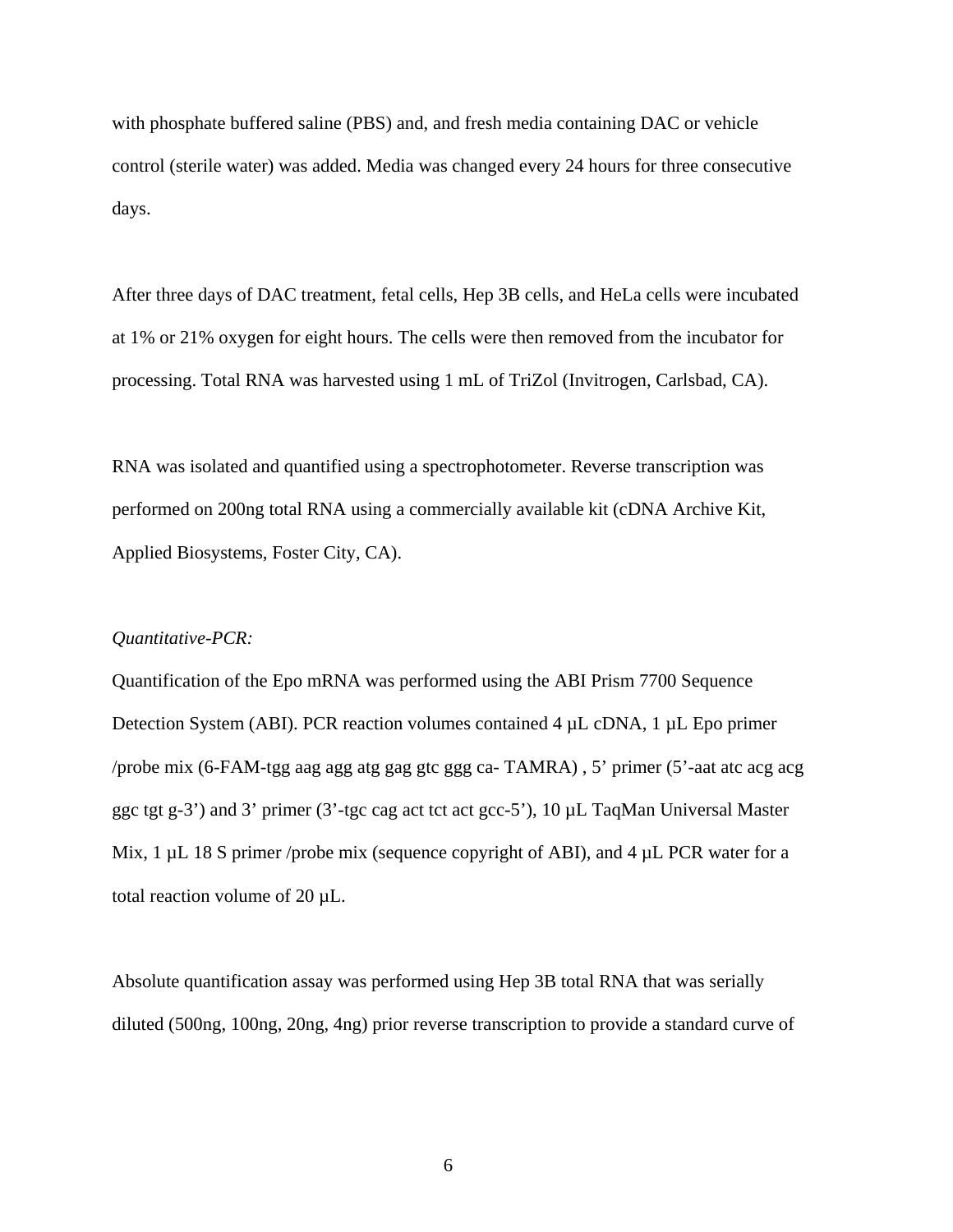Epo mRNA expression. Epo mRNA concentrations were normalized to 18S rRNA concentrations. Each duplex reaction (Epo and 18S) was run in duplicate.

Determination of quantity was based on the standard curve generated. The log quantity of cDNA standard was plotted against the cycle threshold, slope (m) any y-intercept (b). The cycle threshold of the sample was determined using the formula **x** (quantity)= $10^{(Ct-b)/m}$ .

#### *Statistical Analysis:*

Epo expression for all samples was normalized to the internal 18S rRNA control expression based on the 18S mRNA concentration of 100 ng. The equation (100 ng 18S / measured 18S concentration) x (measured Epo concentration) allowed for this normalization. Epo mRNA concentrations were compared using unpaired t-tests and ANOVA (analysis of variance). Differences in Epo mRNA concentrations resulting from the various experimental conditions (± DAC, ± hypoxia, liver versus kidney) were analyzed using STATView commercial software (SAS institute, Version 5.01, Cary, NC). A power analysis was originally performed to determine the number of fetal samples to be studied, however due to time constraints only the first 6 samples are reported. The study was deemed not to constitute human subject research by the Human Research Review Committee at the University of New Mexico, as no identifiable patient data was collected.

#### **Results**

Epo mRNA concentrations were much greater in liver than kidney at all gestations tested (p<0.001). A twenty-fold increase in Epo mRNA concentrations occurred when liver

7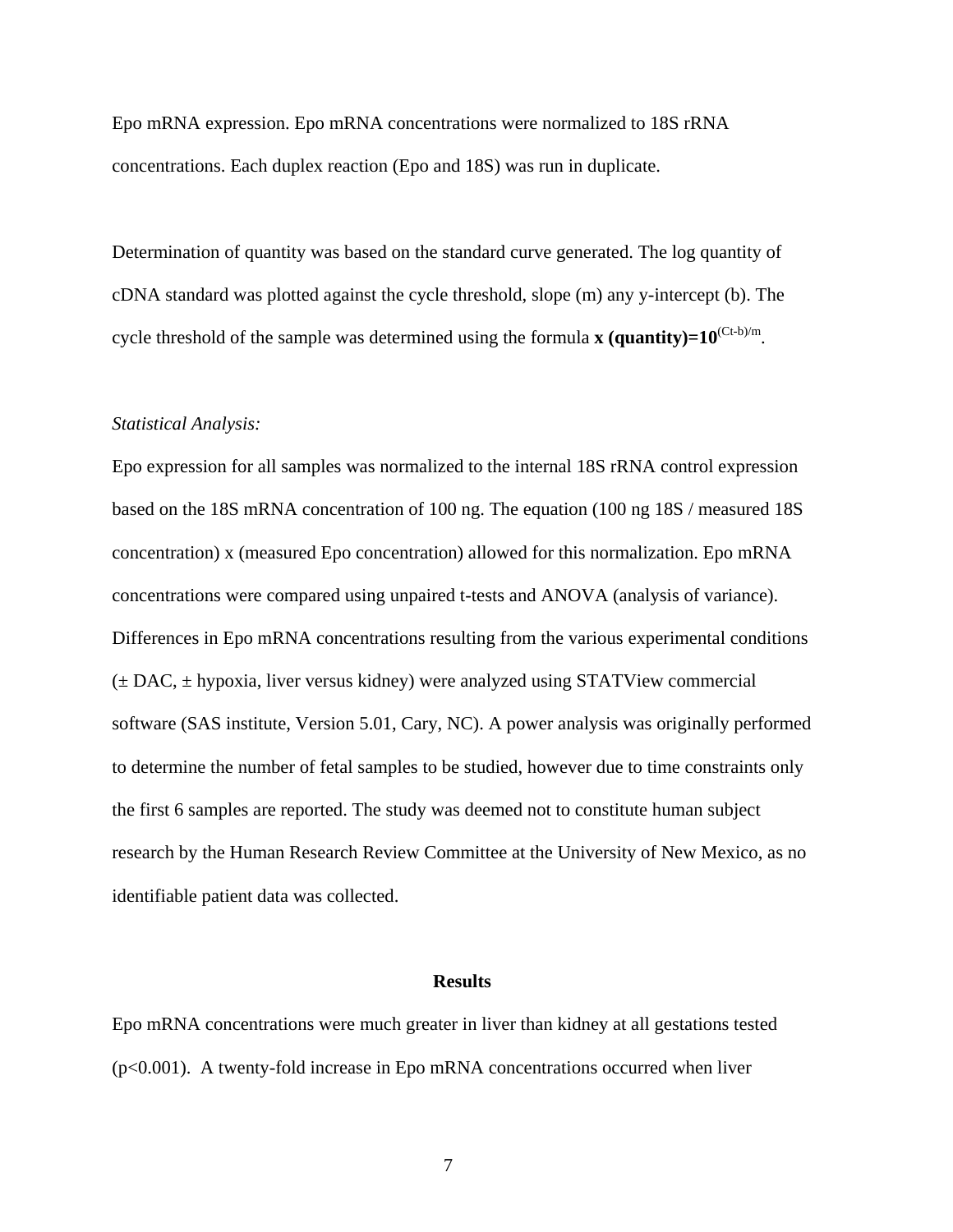samples were exposed to hypoxia  $(p=0.001)$ , however this increase was not enhanced by pretreating the samples with DAC ( $p=0.096$ ; figure 1). There was no statistical difference in Epo mRNA concentrations when kidney samples were exposed to hypoxia ( $p=0.168$ , figure 2). There was a four-fold increase in Epo mRNA concentrations when kidney samples were pretreated with DAC, however this difference was not statistically significant. When kidney samples were grouped into early (12-16 weeks) and late (17-22 weeks) gestation, there was a significant increase in mRNA concentrations in the early kidney samples pretreated with DAC and exposed to hypoxia (p=0.024).

HeLa cells were similar to kidney samples, in that they responded to pretreatment with DAC by increasing Epo mRNA concentrations under hypoxic conditions (p=0.006, figure 3). Epo mRNA concentrations in Hep 3B cells pretreated with DAC were lower under both normoxic and hypoxic conditions ( $p=0.004$  and  $p<0.001$ , respectively, figure 4), however the response to hypoxia appeared preserved in that pretreatment with either DAC or vehicle control resulted in increased Epo mRNA concentrations in response to hypoxia (p=0.0005, DAC pretreatment; p=0.0002, vehicle control).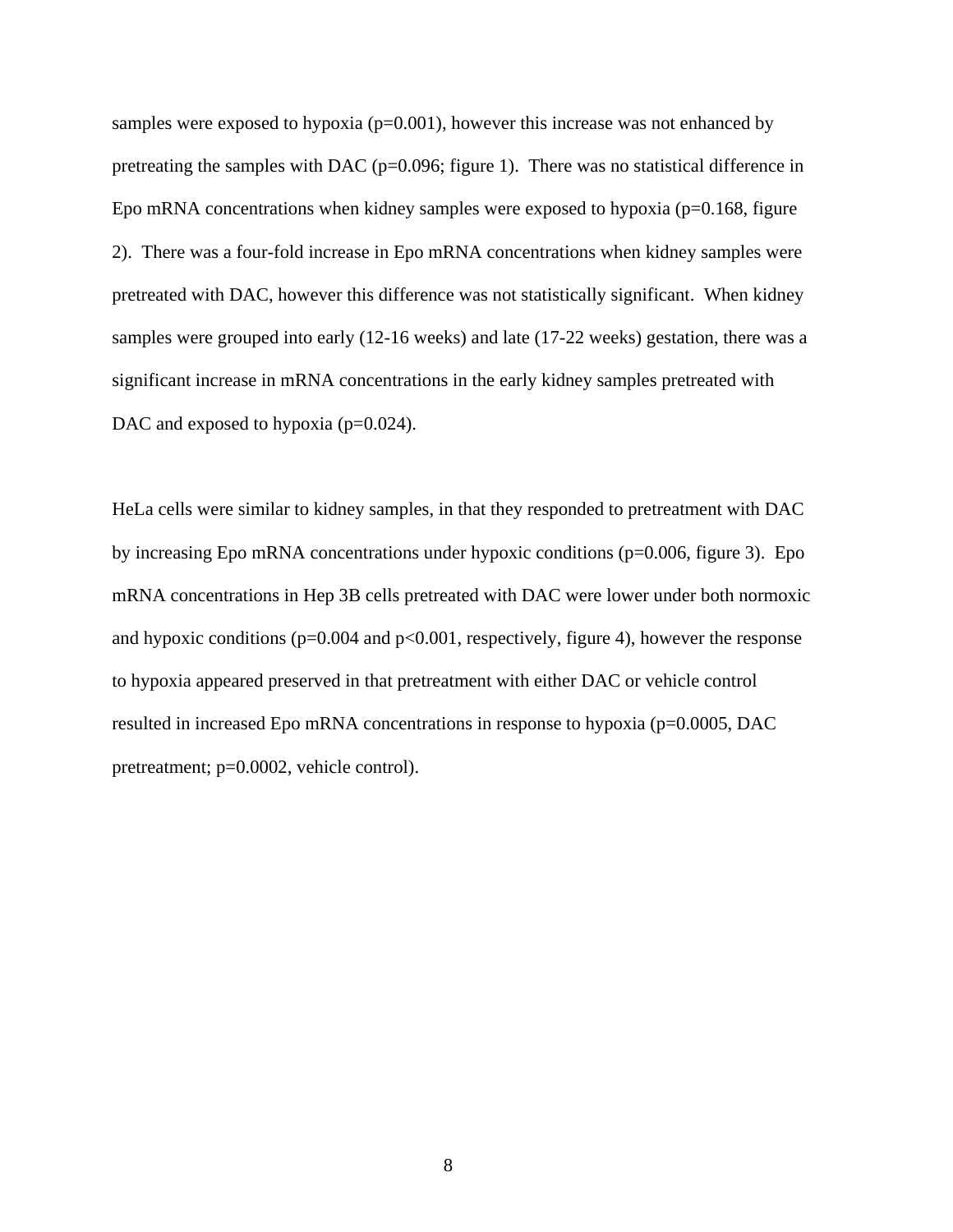#### **Discussion**

We hypothesized that demethylation of the enhancer region of the Epo gene with DAC would significantly increase mRNA expression in fetal kidney.

 In these sets of experiments expression of Epo mRNA was significantly greater in fetal liver than fetal kidney. The greatest Epo expression occurred in Hep 3B cells not exposed to DAC and exposed to hypoxia. This is likely due to the fact that the enhancer region is unmethylated and therefore, would not increase Epo expression in response to pretreatment with a DNA methyltransferase inhibitor like DAC. In previous experiments, Epo expression was inhibited by DAC pretreatment (data not shown).

While Epo mRNA expression in fetal kidney cells of all gestational ages was markedly less abundant than fetal liver, treatment with DAC and exposure to hypoxia showed a seven-fold increase in Epo expression compared with kidney cells not treated with DAC and incubated in a normoxic environment. These findings help support our theory that regulation of the Epo gene occurs in part through methylation. Also, the cervical cancer cell line, HeLa, does not produce Epo and served as our negative control. When exposed to DAC and hypoxia, however, Epo expression increased fourfold as compared to the non-DAC treated, normoxic counterpart.

Epo production in the fetus occurs in the liver. Sometime after birth Epo production shifts to the kidney (1-3). The shift may be due to the changes in arterial oxygen tension occurring just after birth (4). Interestingly, Epo production drops dramatically within 24 hours of delivery, and both term and preterm infants experience a gradual decrease in hemoglobin concentration over the next 2 to 3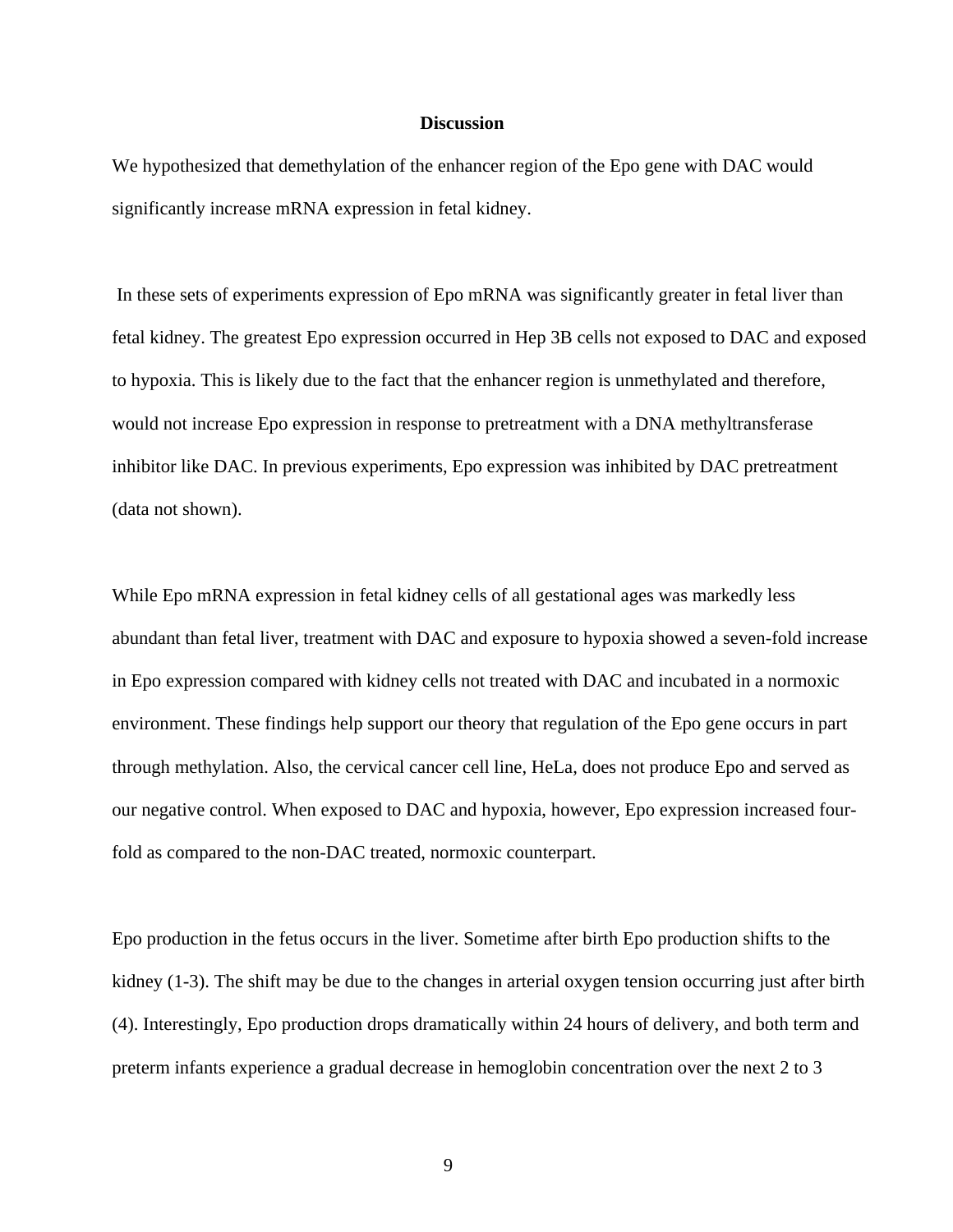months. In term infants, Epo production and erythropoiesis resumes between 6 to 12 weeks of life. In preterm infants, the reinitiation of Epo production is delayed, and erythropoiesis does not occur. The resulting "anemia of prematurity" affects preterm infants less than 32 weeks gestation. It is characterized by a normochromic, normocytic anemia with decreased hemoglobin and reticulocytes. The decrease in hemoglobin in preterm infants is much more significant than that seen in term infants (5-8). Infants demonstrating symptoms of anemia are treated by transfusion (9, 10). The molecular and cellular mechanisms responsible for the anemia of prematurity are still undefined.

Erythropoietin (Epo) is a 34 kilodalton glycoprotein hormone located on chromosome 7q22 that stimulates the differentiation of lineage-committed pluripotent stem cells to erythrocytes in response to hypoxic conditions. Regulation of erythropoiesis and the red blood cell mass relies on altering Epo gene expression in response to tissue oxygen tension. Epo gene regulation in the adult requires an oxygen-sensing mechanism (11, 12). Both hypoxia and anemia stimulate transcription of the Epo gene in the kidney (13).

Studies evaluating cell lines such as Hep 3B cells that produce significant Epo protein in response to hypoxia reveal that binding sites for hypoxia response elements such as hypoxia inducible factor 1 (HIF-1) in the promoter and enhancer regions are free of methylation. Thus, 10 to 1000 fold enhancement of transcription of the Epo gene occurs. The human Epo gene contains critical CpG sites in the HIF-1 binding site of the enhancer region that may be differentially methylated.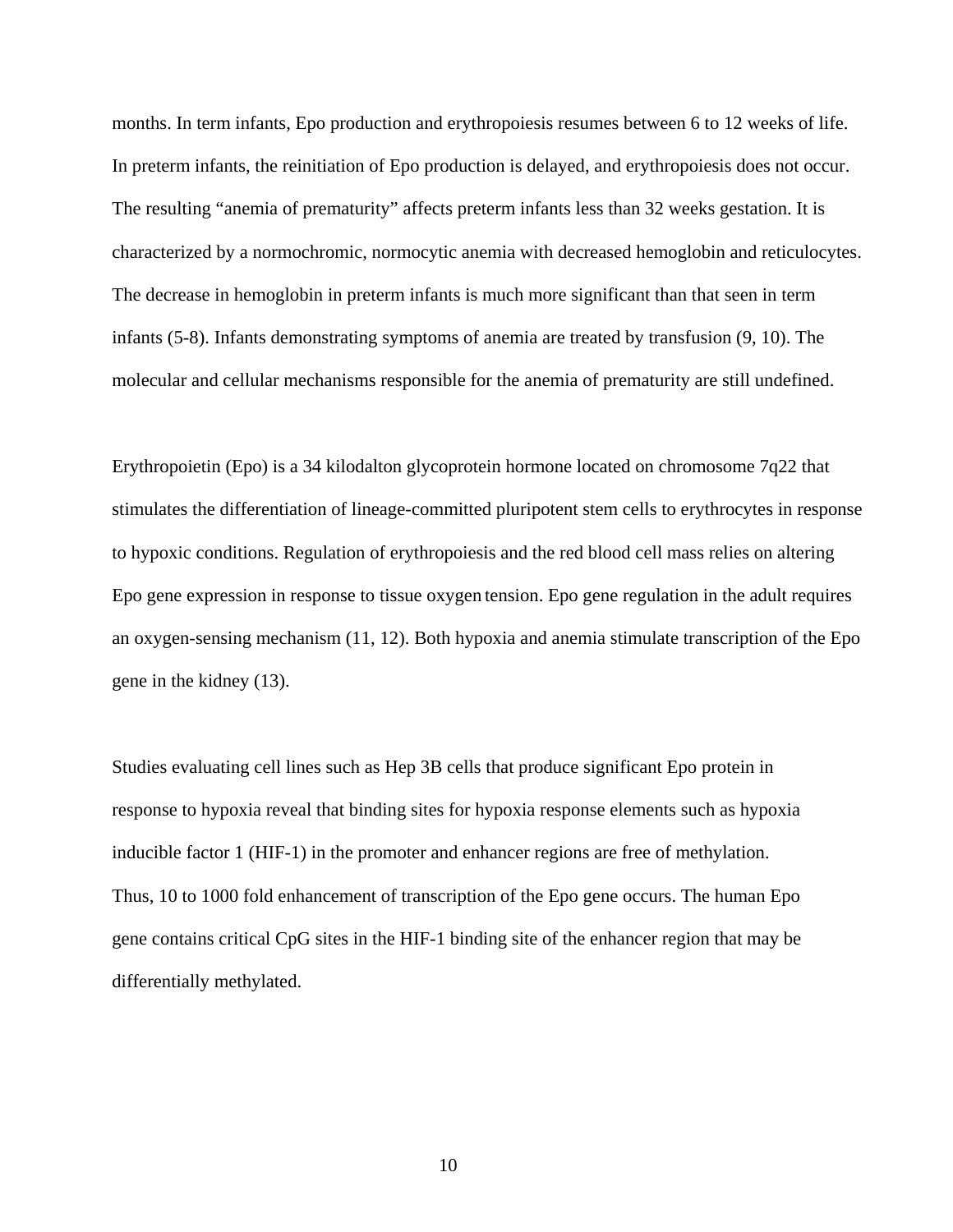DAC inhibits DNA methyltransferase in genomic DNA and causes demethylation of cytosine residues in CpG islands. Removal of bulky methyl groups allows transcription factors to bind to the promoter regions allowing assembly of transcription complexes and thus, gene expression.

Significant heterogeneity occurs when preparing primary cell cultures from fetal liver and kidney. These cell suspensions include Epo producing and non-Epo producing cells. Further studies in the laboratory will include ways to differentiate cells of the fetal liver and kidney that express Epo.

We speculate that methylation patterns are developmentally controlled and may vary with gestational age.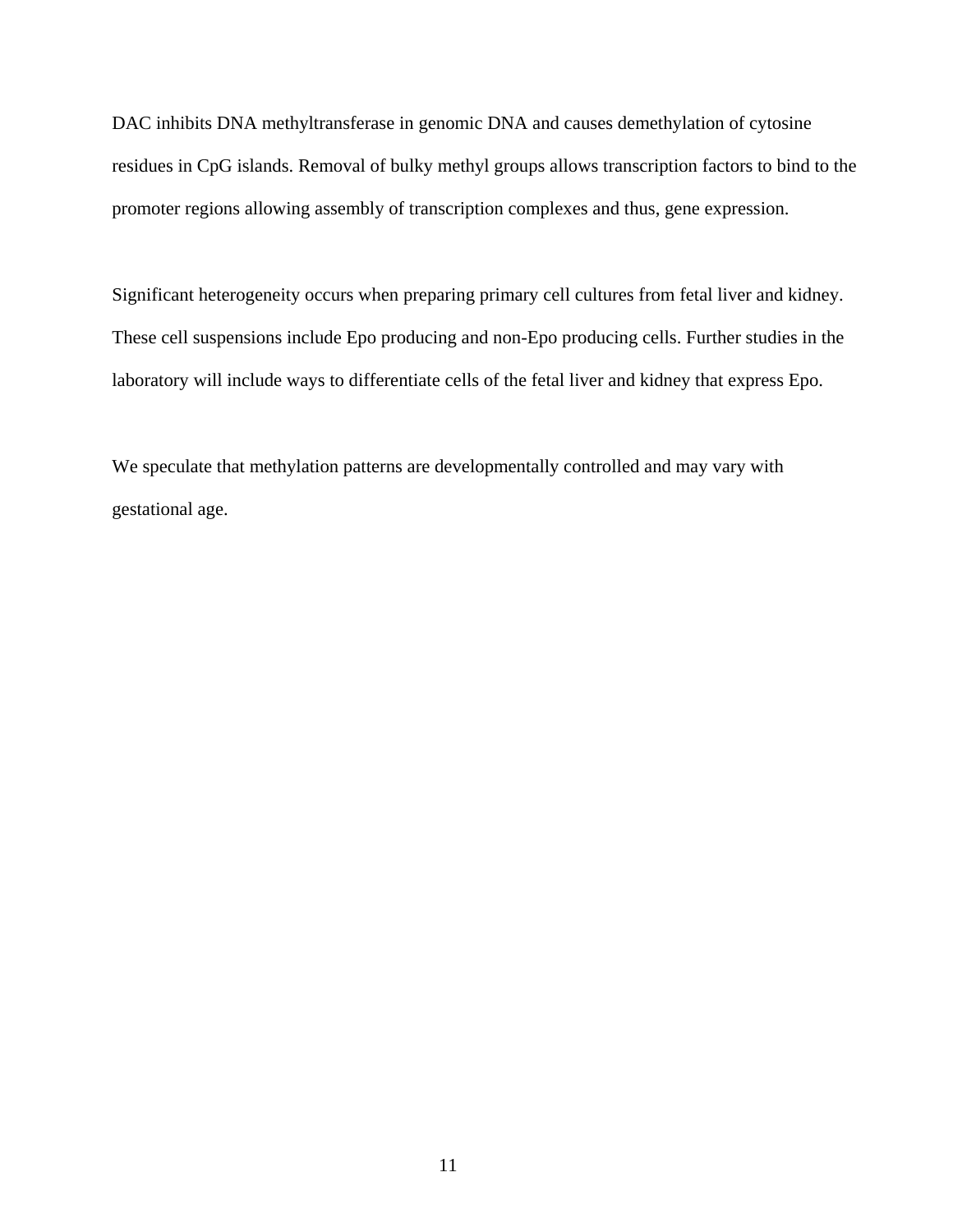#### **References**

- 1. Zanjani ED, Poster J, Burlington H, Mann LI, Wasserman LR. Liver as primary site of erythropoietin formation in the fetus. J Lab Clin Med 1977; 89:640-4.
- 2. Zanjani ED, Ascensao JL, McGlave PB, et al. Studies on the liver to kidney switch of erythropoietin production. J Clin Invest 1981;67:1183.
- 3. Koury ST, Bondurant MC, Koury MJ. Localization of erythropoietin synthesizing cells in muring kidneys by *in situ* hybridization. Blood 1998;71:524-527.
- 4. Thomas RM, et al: Erythropoietin in cord blood hemoglobin and the regulation of fetal erythropoiesis. Br J Obstet Gynaecol 1983;90:795.
- 5. Dallman PR. Erythropoietin and the anemia of prematurity. J Pediatr 1984;105:756-7.
- 6. Meberg A: Hemoglobin concentration and erythropoietin levels inappropriate in small for gestational age infants. Scand J Haematol 1980;24:162.
- 7. Delivoria-Papadopoulos M, Roncevic NP, Oski FA. Postnatal changes in oxygen transport of term, preterm and sick infants: The role of red cell 2,3 diphosphoglycerate in adult hemoglobin. Pediatr Res 1971;5:235.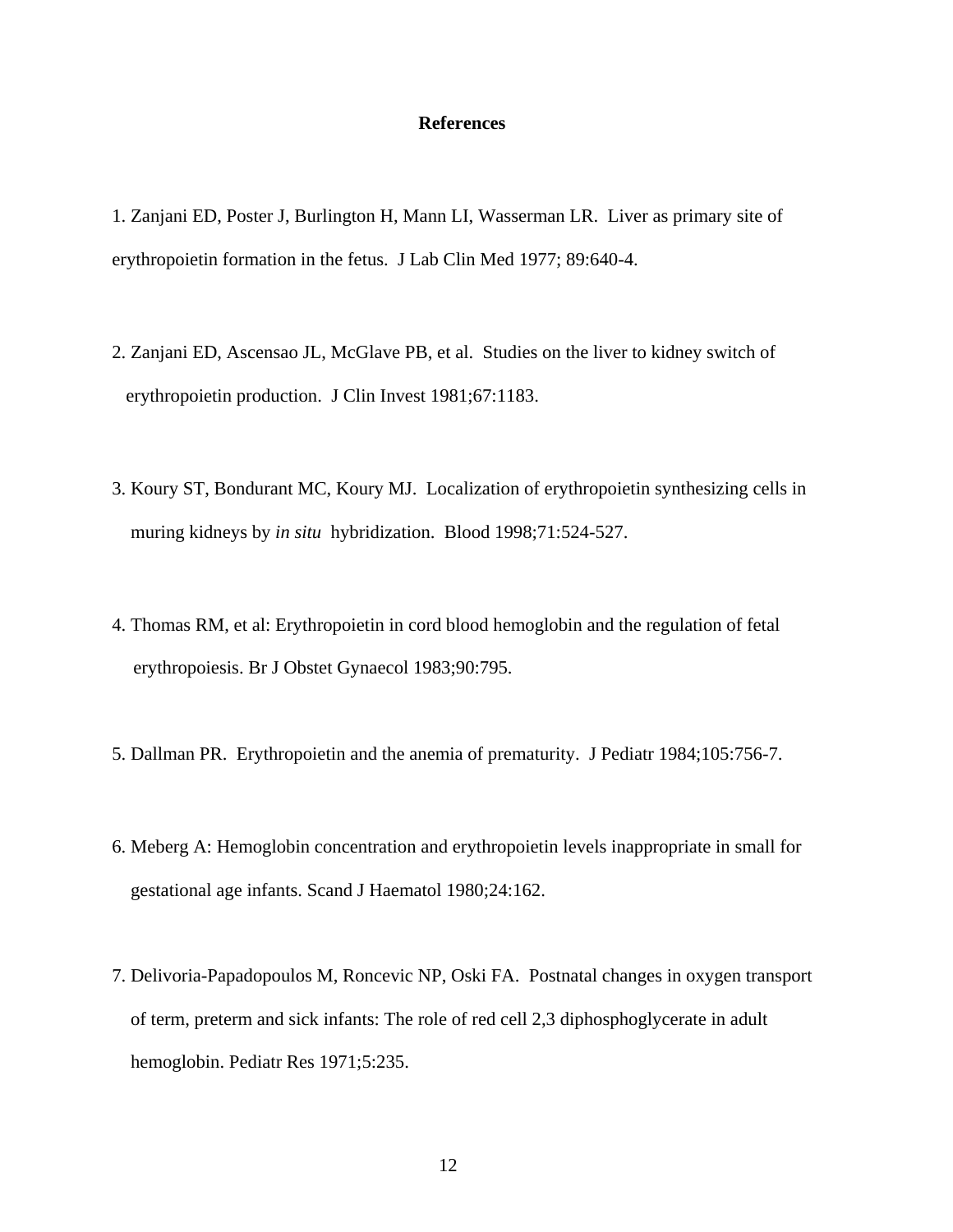- 8. Stockman JA, Garcia JF, Oski FA. The anemia of prematurity: Factors governing the erythropoietin response. N Engl J Med 1977;296:647-50.
- 9. Ross MP, Christensen RD, Rothstein G, et al. A randomized trial to develop criteria for administering erythrocyte transfusions to anemic preterm infants 1 to 3 months of age. J Perinatol 1989;9:246-53.
- 10. Bifano EM, Smith F, Borer J. Relationship between determinants of oxygen delivery and respiratory abnormalities in preterm infants with anemia. J Pediatr 1992;120:292-6.
- 11. Bunn HF, Poyton RO. Oxygen sensing and molecular adaption to hypoxia. Physiol Rev 1996;76(3):839-885.
- 12. Goldberg MA, Dunning SP, Bunn HF. Regulation of the erythropoietin gene: Evidence that the oxygen sensor is a heme protein. Science 1988;242:524-8.
- 13. Peschle C, Marone G, Genovese A, Cillo C, Magli C, Condorelli M Erythropoietin production by the liver in fetal-neonatal life. Life Sci 1975;17:1325-1330.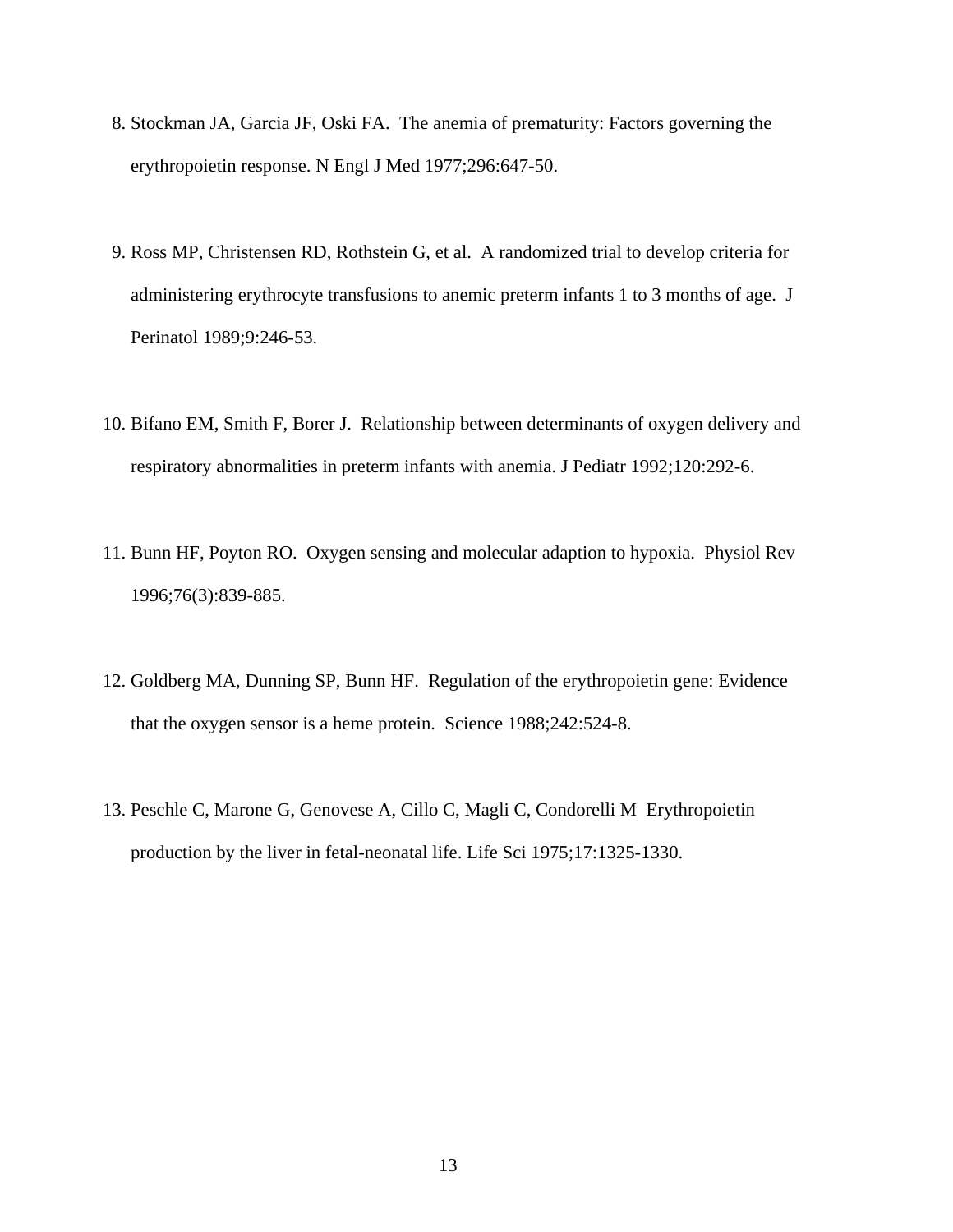

Figure 1: Epo mRNA concentrations were much greater in liver than kidney at all gestations tested (p<0.001). A twenty-fold increase in Epo mRNA concentrations occurred when liver samples were exposed to hypoxia (p=0.001), however this increase was not enhanced by pretreating the samples with DAC (p=0.096).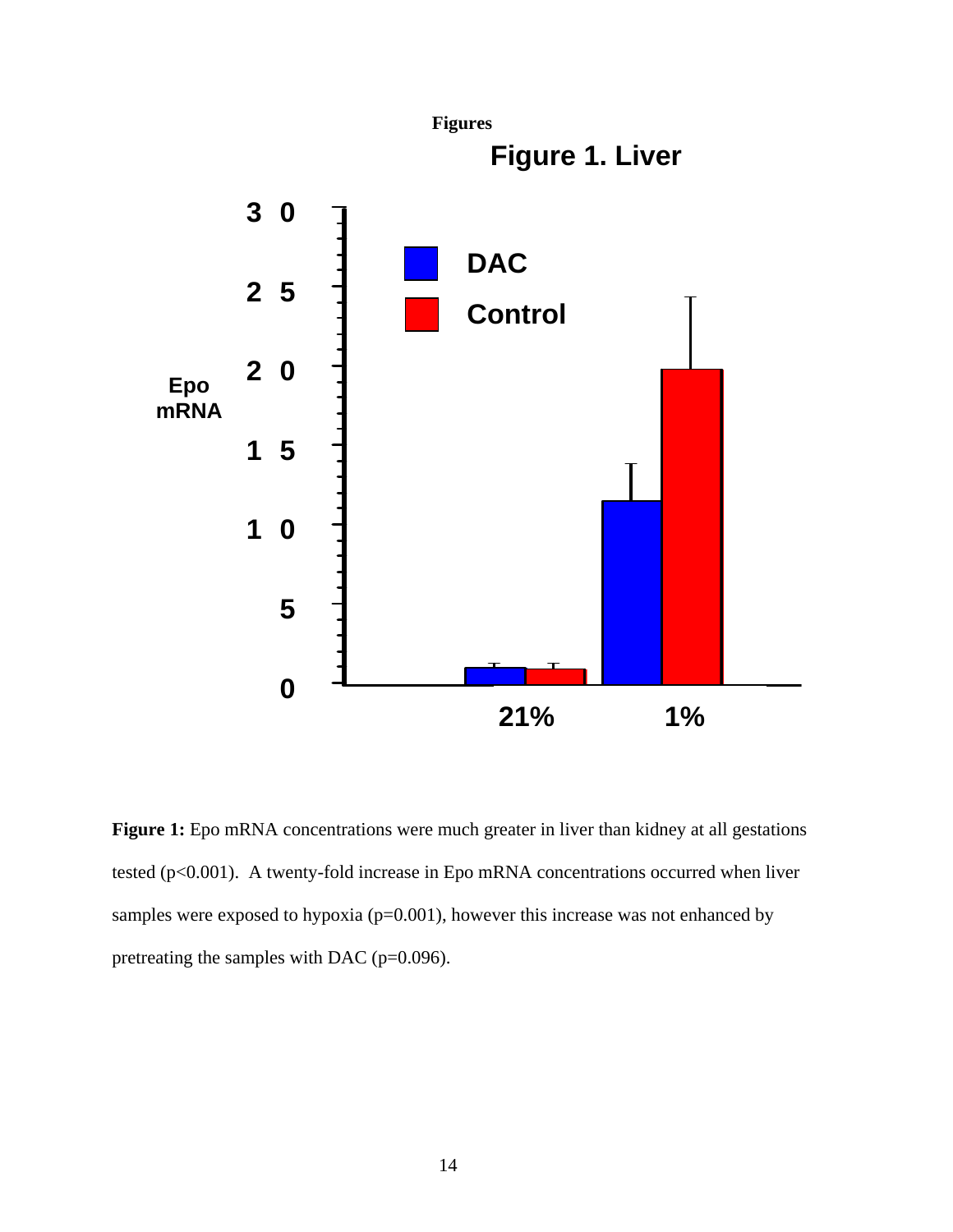



Figure 2: There was no statistical difference in Epo mRNA concentrations when kidney samples were exposed to hypoxia (p=0.168). There was a four-fold increase in Epo mRNA concentrations when kidney samples were pretreated with DAC, however, this difference was not statistically significant.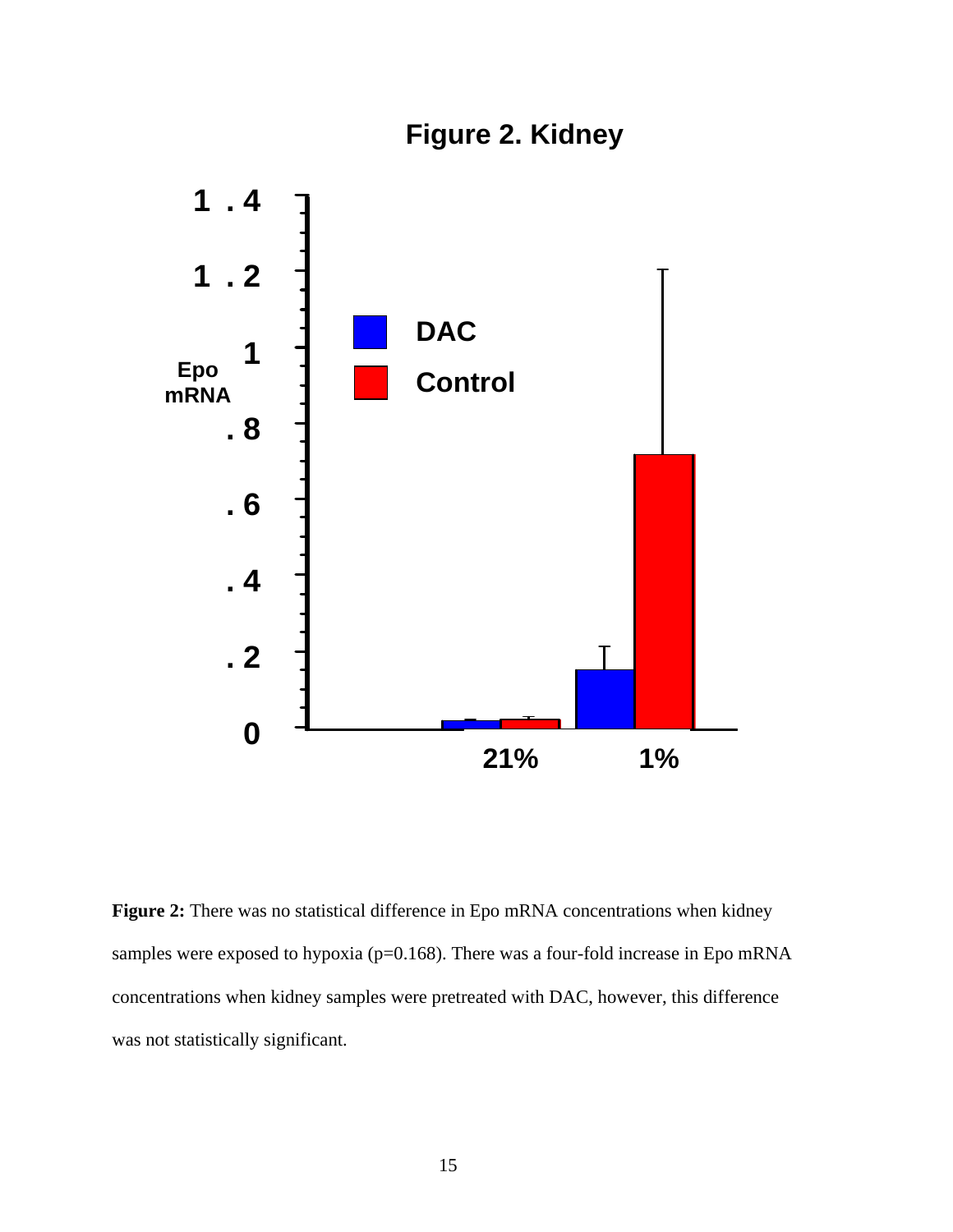

Figure 3: HeLa cells were similar to kidney samples, in that they responded to pretreatment with DAC by increasing Epo mRNA concentrations under hypoxic conditions (p=0.006).